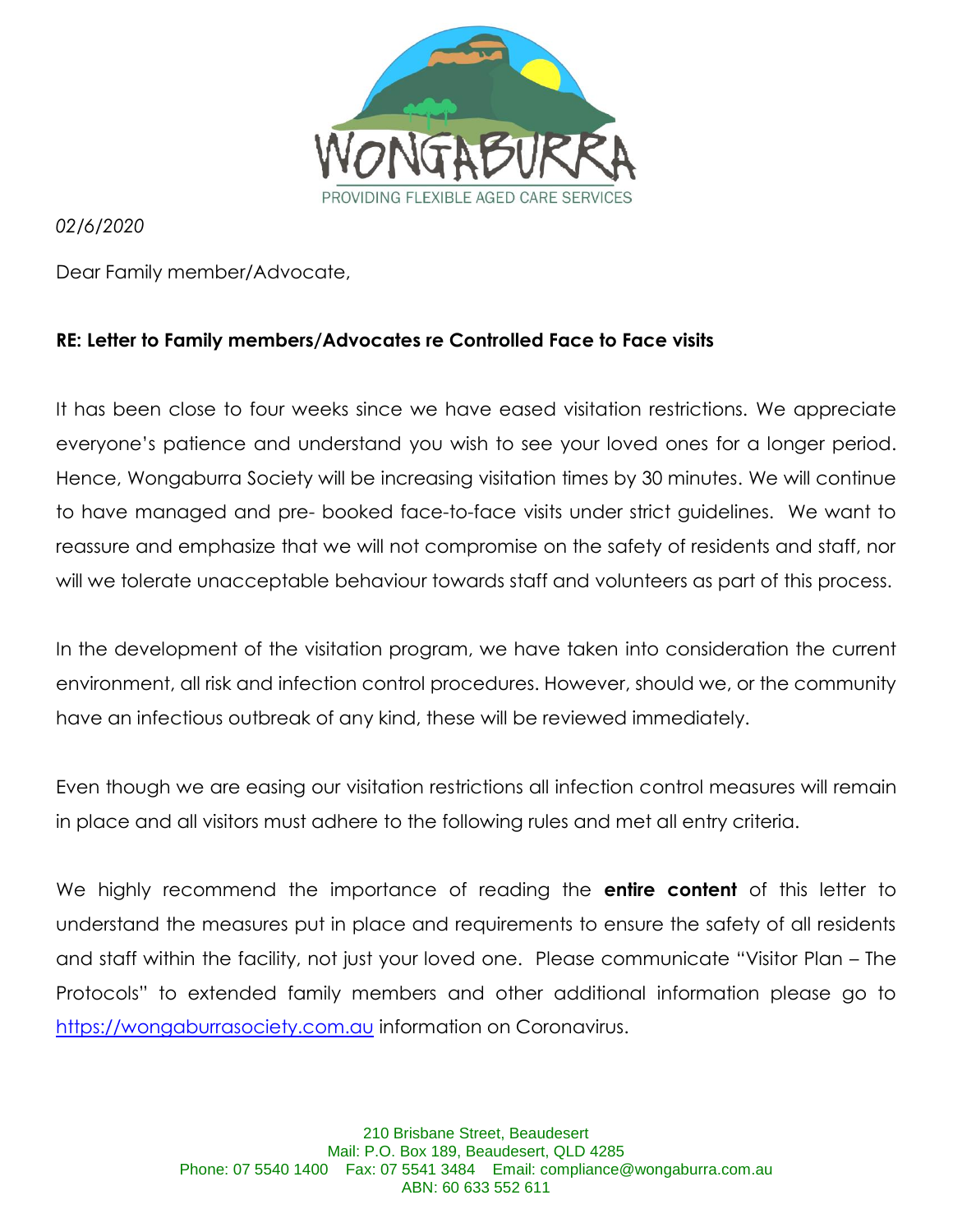# **Visitor Plan – 'The Protocols'**

Commencing June 15, 2020

## Visiting Days and Hours are:

## **Hostel Area: Monday, Wednesday and Friday**

**Between 9:30am-11:30am and Between 1:30 pm-3:30 pm**

## **Nursing Home Area: Tuesday and Thursday**

**Between 9:30am-11:30am and Between 1:30 pm-3:30 pm**

#### **Visitation times are:**

| $09:30 - 10:00$ | 13:30-14:00   |
|-----------------|---------------|
| 10:15-10:45     | 14:15-14:45   |
| 11:00-11:30     | 15:00 - 15:30 |

- If applicable, the resident must have agreed for the visit to go ahead.
- All visits **must be pre-booked** during business hours.
- Bookings will commence on Monday 8th June by contacting 07 55401400
- Residents can only have one booked visit per day, which consists of a maximum of 2 visitors. Families must coordinate visits among themselves so there is no double booking, we will not mediate for families.
- Visitors can only book two visits in advance, not on the same week.
- All visits are of a **30-minute duration**. Please come 10 minutes early to complete our Pre-entry Covid-19 Checklist and get your temperature checked.
- Unfortunately if you have not booked, there will be no visit and you will be turned away.
- If you are unable to make the visit, in consideration please call us soon as possible.

## **All visitors must:**

- Have a current flu vaccination and must provide evidence on entry
- Be well and not display any respiratory symptoms (cough, sore/scratchy throat, runny nose, shortness of breath). And did not have fever, night sweats or chills for the last 24 hours.
- Consent to have their temperature check and not have a temperature >37.5C
- Hand Sanitise or hand wash their hands-on entry
- Have had no contact with someone with cold like symptoms or COVID-19
- Strictly abide and practise social distancing at all times

## **Visits:**

- All visits must occur in the designated visitation area
- A staff member or volunteer will take you to the designated visitation area
- All visitors are only to visit their loved one and not engage with other residents or staff
- All visitors must be over the age of 18
- All visitors will be screened on entry

210 Brisbane Street, Beaudesert Mail: P.O. Box 189, Beaudesert, QLD 4285 Phone: 07 5540 1400 Fax: 07 5541 3484 Email: compliance@wongaburra.com.au ABN: 60 633 552 611